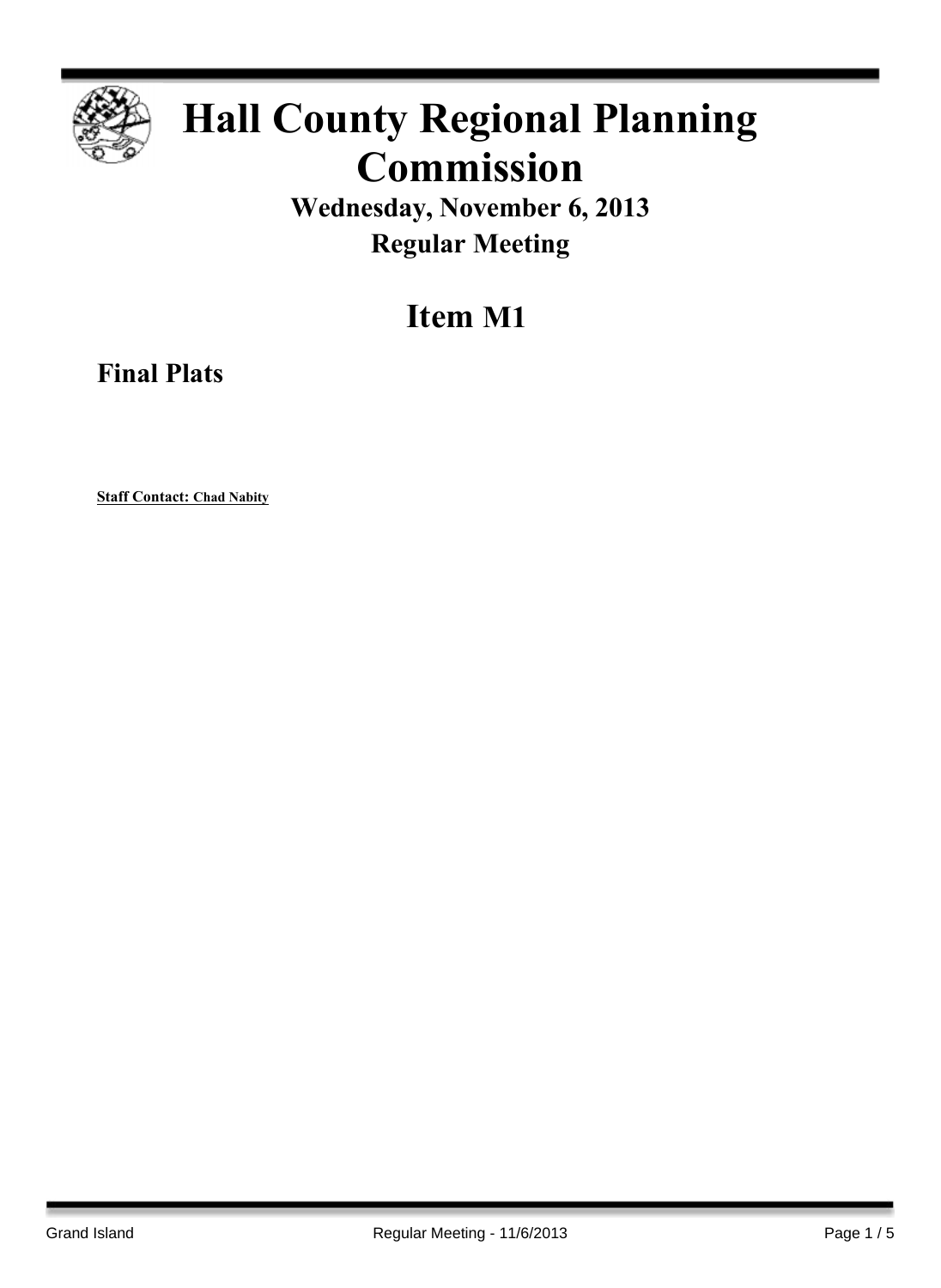October 25, 2013

Dear Members of the Board:

### **RE: Final Plat – Platte Valley Industrial Park Subdivision – Final Plat.**

For reasons of Section 19-923 Revised Statues of Nebraska, as amended, there is herewith submitted a final plat of Platte Valley Industrial Park Subdivision, located in the City of Grand Island, in Hall County Nebraska.

This final plat proposes to create 2 lots, on a tract of land comprising all of Lot Fifteen (15) Platte Valley Industrial Park Third Subdivision, West of the 6<sup>th</sup> P.M. in the City of Grand Island, Hall County, Nebraska, said tract containing 7.451 acres.

You are hereby notified that the Regional Planning Commission will consider this final plat at the next meeting that will be held at 6:00 p.m. on November 6, 2013 in the Council Chambers located in Grand Island's City Hall.

Sincerely,

Chad Nabity, AICP Planning Director

Cc: City Clerk City Attorney City Public Works City Building Department City Utilities Manager of Postal Operations Rockwell and Associates

This letter was sent to the following School Districts 1R, 2, 3, 8, 12, 19, 82, 83, 100, 126.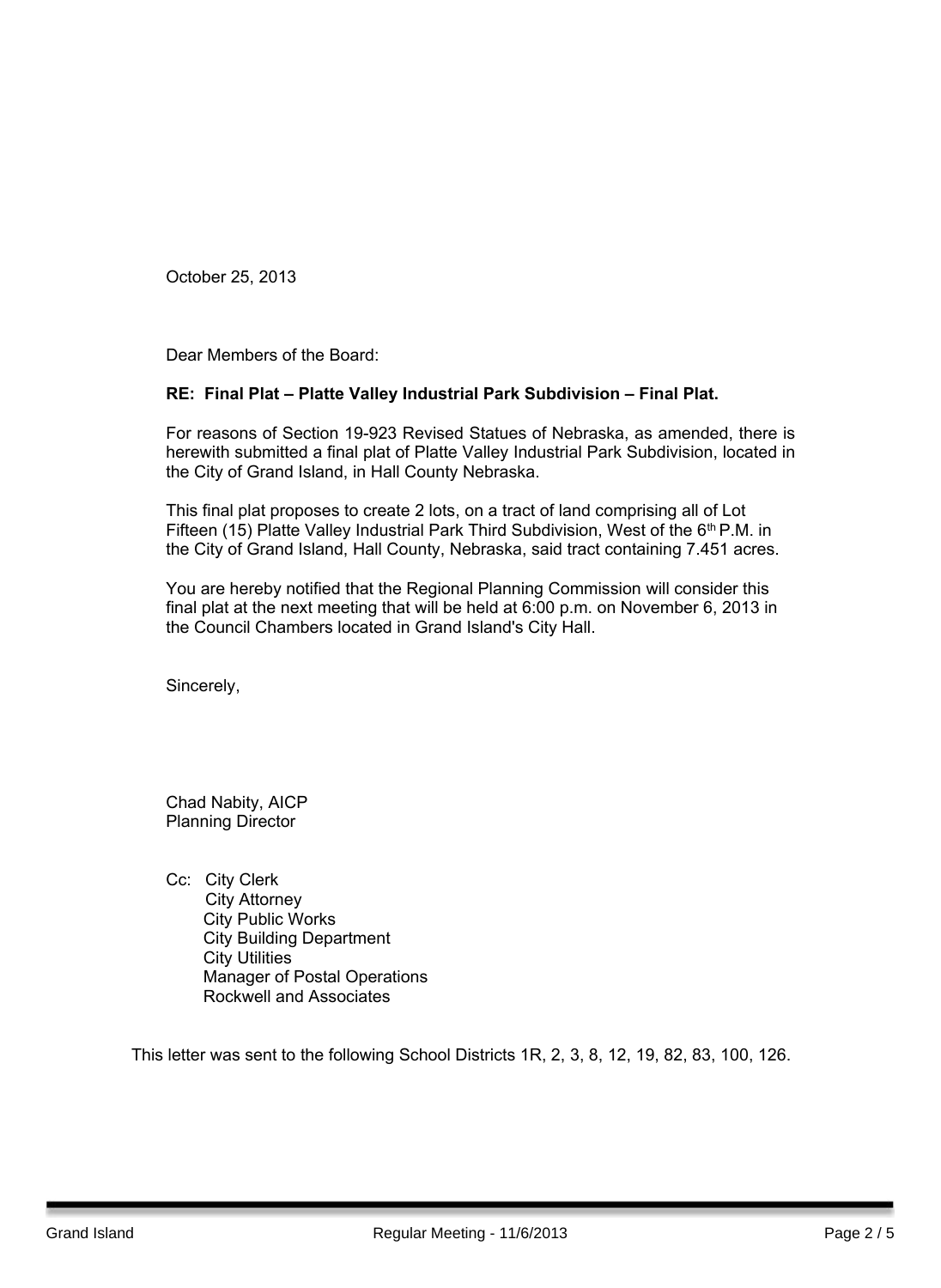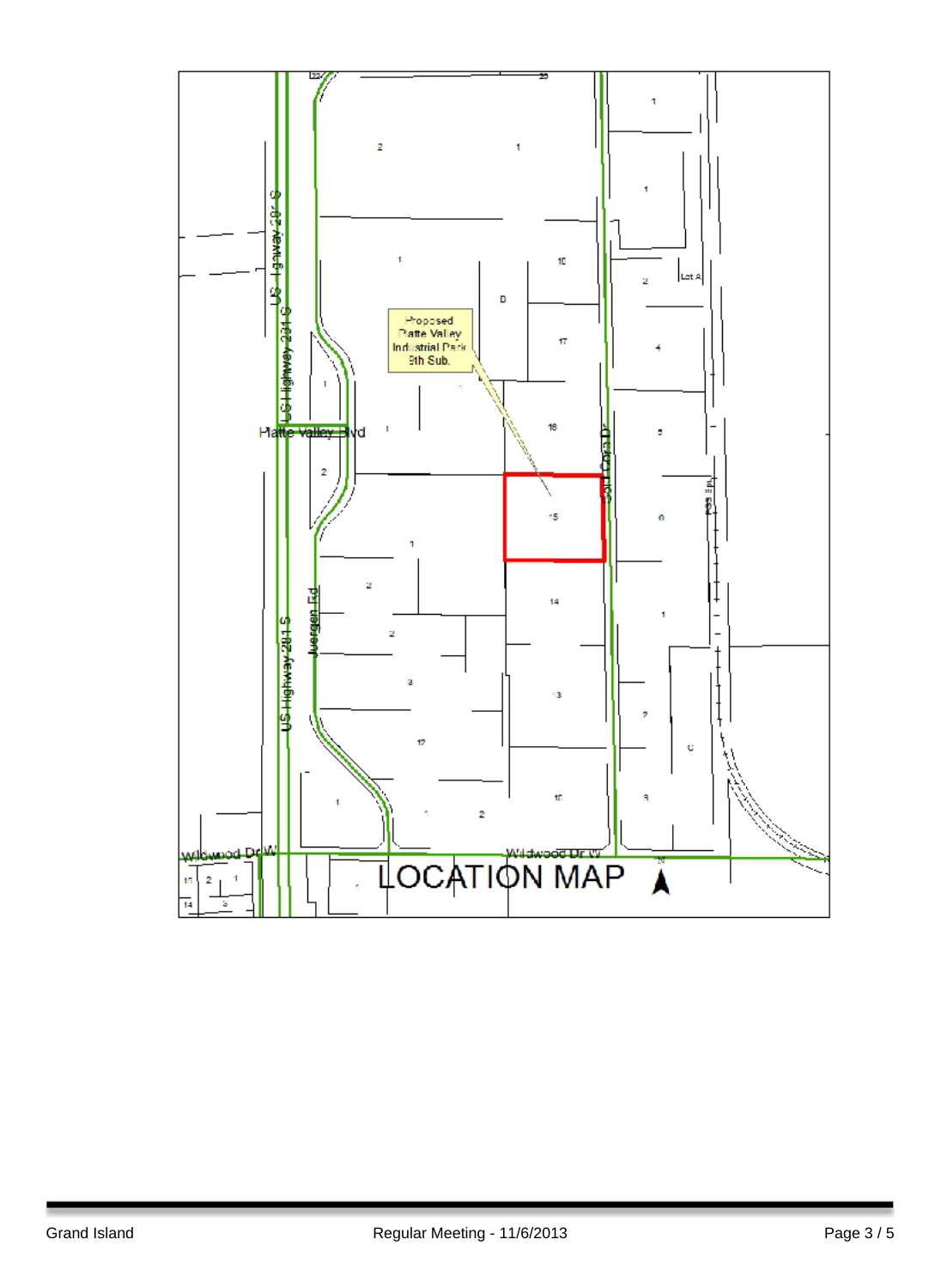October 25, 2013

Dear Members of the Board:

### **RE: Final Plat – Dixson Subdivision – Final Plat.**

For reasons of Section 19-923 Revised Statues of Nebraska, as amended, there is herewith submitted a final plat of Dixson Subdivision, located in Hall County, Nebraska.

This final plat proposes to create 1 Lot on a tract of land comprising a part of the Northeast Quarter (N1/2 NE1/4) Section Thirty Six (36), Township Eleven (11) North, Range Nine (9) West of the 6<sup>th</sup> P.M., in Hall County, Nebraska, said tract containing 6.612 acres.

You are hereby notified that the Regional Planning Commission will consider this final plat at the next meeting that will be held at 6:00 p.m. on November 6, 2013 in the Council Chambers located in Grand Island's City Hall.

Sincerely,

Chad Nabity, AICP Planning Director

Cc: Hall County Clerk Hall County Attorney Hall County Public Works Hall County Zoning Department Manager of Postal Operations Katt Surveying

This letter was sent to the following School Districts 1R, 2, 3, 8, 12, 19, 82, 83, 100, 126.